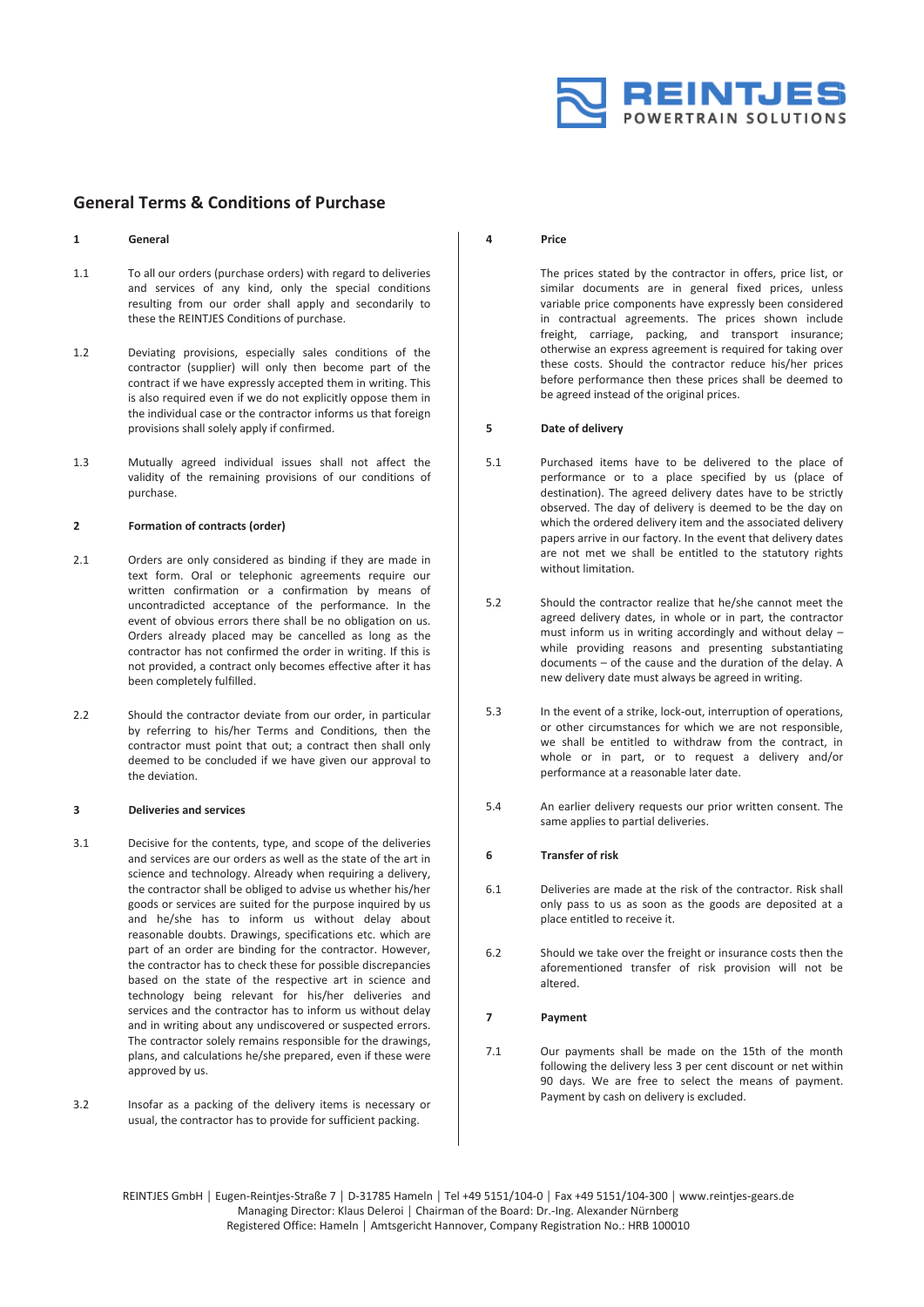

7.2 Payment shall not be deemed as recognition of a delivery free from defects. We are entitled to withhold payment, in whole or in part, until any defects have been removed. We are entitled to exercise this right of retention to all deliveries and services which the contractor provides during an ongoing business relationship and therefore, this right is not limited to the respective contract.

# **8 Means of production, property rights of third parties, developments**

- 8.1 Drawings, models, dies, forming devices (in the following: means of production) which the contractor created are principally created by the contractor in our name. The items are our property and are deposited by the contractor in our name and on our order. The means of production – irrespective whether they are provided by us or created by the contractor – may neither be used for any other purpose than for fulfilling our orders, nor copied or made accessible to third parties without our prior express written consent.
- 8.2 The aforementioned means of production in case they are our property – shall be kept appropriately and insured against possible risks like fire, water, and theft. After completion of our orders they have to be returned to us free of forwarding costs.
- 8.3 Material which we made available to the contractor for the fulfilment of orders remains our property; the process, restructuring or connection with other items which are not our property, is performed for us. A new item being produced with materials provided by us shall be stored by the contractor for us. In case processing, restructuring or connection has taken place with other items not belonging to the contractor, we are entitled to joint ownership of the newly produced item in the ratio of the value of the material provided, processed, restructured or connected by us to the value of the newly produced item. The contractor is not authorized to dispose of the material provided by us in any legal way. The contractor has to notify us without delay in case of seizures or other impairments of the material provided by us through third parties.
- 8.4 The contractor ensures that to his/her knowledge and in his/her opinion the object of the delivery is not subject to third party property rights at home and abroad. Besides the legal claims in case of a defect of title, the contractor shall be liable for all damages incurred by us due to the breach of such property rights through the object of the delivery and undertakes to release us from any claim by property right owners. This also applies to deliveries from third parties.
- 8.5 In the event that during the execution of the order knowledge is generated which might be protected by industrial property rights, we and the contractor are in general jointly entitled to the rights vested thereon. The exploitation shall be regulated by a separate agreement.

### **9 Warranty and duties to inspect**

- 9.1 The contractor ensures the compliance of his/her deliveries and services with the provisions of the order, the provided and produced means of production, the advertisement of his/her goods or services as well as with the state of the art in science and technology. This includes the suitability for the intended purposes arising from the specifications, respectively the expressly mentioned purpose. Warranties with regard to certain durability's, e.g. machine running times, are considered as independent durability guarantees.
- 9.2 The contractor warrants the quality of his/her deliveries and services according to the statutory provisions. § 377 HGB (German Commercial Code) shall be excluded. We check the deliveries only for optical quality; a functional test is not carried out. Our notice of defects is considered as made in time if it is submitted within three working days after the defect was discovered.
- 9.3 We are entitled to request at our choice within the framework of the subsequent performance a free rectification or the delivery of faultless goods. In urgent cases we are additionally entitled to remedy the defects ourselves or have them remedied by a third party or to procure substitute delivery from another source (substitute performance). Any extra costs arising therefrom shall be borne – without prejudice to any other legal claims – by the contractor. The right to substitute performance exists also if the contractor defaults on his/her warranty obligations.
- 9.4 The limitation period for the warranty for defects is 36 months. It begins with the delivery or receipt of the deliveries and services which will remain with us (alternatively, successful commissioning). In case of deliveries which are applied to products delivered to third parties or services which are performed to items of thirds parties, the limitation period begins only with the operation of the products by the third parties; on request, we shall inform the contractor about the beginning of the warranty.
- 9.5 Within the framework of claims for damages being based on the warranty for defects, the contractor shall be responsible also for such costs resulting from precautionary measures e.g. the preventive change of parts in order to prevent material damages.
- 9.6 In case of claims against us for violation of official safety regulations or arising from domestic or foreign statutory product liability provisions because of a deficiency of our product, attributable to a contractor's product, we are entitled to demand compensation from the contractor in respect of the loss caused by the product. On demand the contractor has to indemnify us from any such claims and the contractor has to assume our defence against such claims including the necessary costs for the legal advice; we are entitled to demand a reasonable advance on costs.
- 9.7 Provided that corrective measures have to be taken for our products (warnings, recall or similar) and the product fault

REINTJES GmbH │ Eugen-Reintjes-Straße 7 │ D-31785 Hameln │ Tel +49 5151/104-0 │ Fax +49 5151/104-300 │ www.reintjes-gears.de Managing Director: Klaus Deleroi │ Chairman of the Board: Dr.-Ing. Alexander Nürnberg Registered Office: Hameln │ Amtsgericht Hannover, Company Registration No.: HRB 100010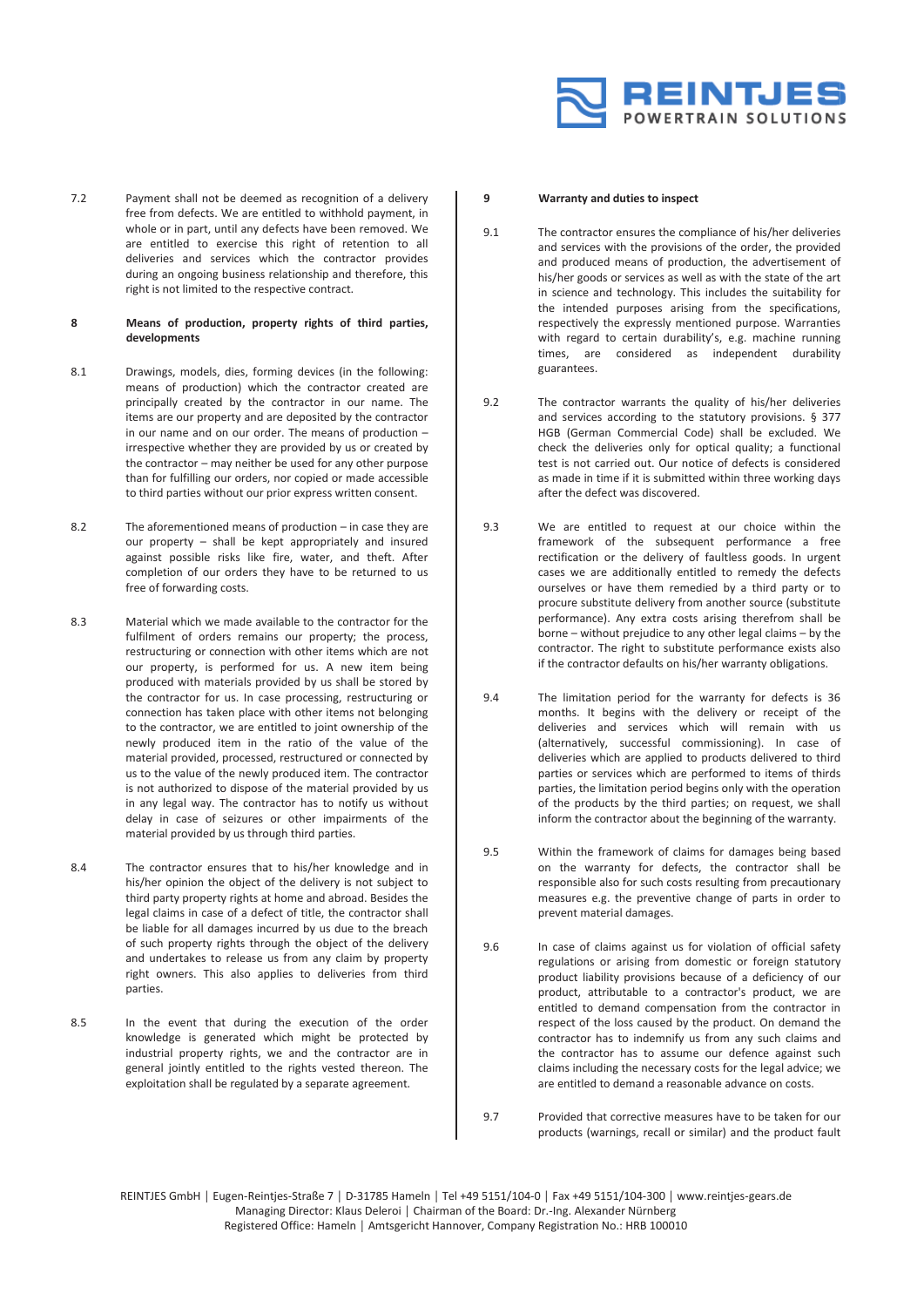

 $-$  being decisive for that  $-$  has been caused by the contractor then the contractor shall bear the costs for the corrective measures inclusive of our internal expenses.

# **10 Observance of laws, regulations and rules of conduct**

- 10.1 The goods to be supplied must comply with the legal regulations applicable at the site of operation and the relevant technical standards.
- 10.2 The contractor shall, perform all deliveries and services under observance of all appropriate working-and environmental law, official and employers´ liability insurance association regulations and under expressly consideration of the interests of the environment protection. If the contractor has labour or environmental law concerns with regard to the means of our performance, he has to notify us immediately in writing. When delivered to us, the contractor takes over the observance of all default and the undertaking of all measures, which result from the REACH-Regulation (Regulation EG no. 1907/2006), as essential contract duties. The use of asbestos-containing material is prohibited in any case. If there is any infraction of the previous terms we are entitled to exercise compensation claims and to withdraw from the contract. And the contractor releases us from all claims of third, which are based on the violation of the obligations mentioned previously. The claim for compensation also includes all of our expenditures, in particular legal defence costs and administrative expenses and the costs of a replacement.
- 10.3 The contractor is indentured, in the context of the performance of the contract, to pay attention and obey the following specifications: all applicable statutory provisions, including the primary and secondary EU / EC law and all national and international, state, guidelines, regulations, agreements and corresponding additional protocols, which were agreed between the contractor and us, and all typical industry standards.

The applicable legal regulations especially include:

- a. the law of protection against hazardous substances, ("ChemG") and the hazardous material order (order of protection against hazardous substances in the German health and safety protection at the workplace, "GEfStoffV"),
- b. the "Hong Kong International Convention for the Safe and Environmentally Sound Recycling of Ships" passed by the International Maritime Organization (IMO), in particular the IMO MEPC 269(68) "Guideline for the development of the inventory of hazardous materials" and the EU-order no. 1257/2013 (order about recycling from ships and the change of the order (EG) no. 1013/2006 and the guideline 2009/16/EG) on 20.11.2013,
- c. the EC-guideline 2002/95/EC passed by the European Parliamentary and the council on the 27.01.2003, which includes the restriction of the use of hazardous materials in electrical- and electronics devices ("RoHS"),
- d. the EC-guideline 2002/96/EC including electrical-and electronics old devices ("WEEE-guideline"), guideline 2006/66/EC including batteries, accumulators and old batteries ("battery-guideline") and every other legal requirement concerning the return of electrical and electronic devices, batteries or accumulators,
- e. the UN Globally Harmonized System of Classification, Labelling and Packaging of Chemicals, "GHS",
- f. the guideline 67/548/EEC ("risk- and security attempts"),
- g. guideline 1999/45/EC including the legal- and administrative regulations of classification, labelling and packaging of chemicals,
- h. the European guideline specifically for product, including the guideline for electrical operating capital, machines and receiver ("CE-labelling-guidelines"),
- i. the European List of Notified Chemical Substances, "ELINCS",
- j. the European Inventory of Existing Commercial Chemical Substances, "EINECS",
- k. the regulations in use- or transport countries, for example the regulations of the US Ministry of Transport concerning the orders of labelling, classification, dispatch and documentation of chemicals including chemicals according to "49 CFR" of the international Sea Navigation organisation ("IMO") and the international Airline Association ("IATA"),
- l. all comparable legal orders, which have validity in the useand transport countries.
- m. SOLAS Regulation II-1/3-5 "New Installation Asbestos"
- n. IMO MSC.1/Circ. 1379 "Unified Interpretation of SOLAS Regulation II-1/3-5"
- o. IMO MSC.1/Circ. 1426 "Unified Interpretation of SOLAS Regulation II-1/3-5"

Due to the Dodds-Frank-Act on 22.08.2012 the implementation of reporting and the disclosure obligation in relation of 'conflict minerals' is required from the US-American Securities and Exchange Commission, SEC. The contractor is indentured to submit the corresponding declaration. This can be done in the database created for it (iPoint) or in form of the template EICC/GeSi. Farther information receives the contractor on the website www.conflictfreesourcing.com. The contractor agrees to deliver conflict-free from the 01. January 2016. As far as in this contract the concept "hazardous substances" is used, all substances or materials, which are declared or described as hazardous substances, all harmful and toxic substances, pesticidal or dangerous goods and every other substance, which can be classified as potential danger for the health or the environment, are meant by that. REINTJES has the

REINTJES GmbH │ Eugen-Reintjes-Straße 7 │ D-31785 Hameln │ Tel +49 5151/104-0 │ Fax +49 5151/104-300 │ www.reintjes-gears.de Managing Director: Klaus Deleroi │ Chairman of the Board: Dr.-Ing. Alexander Nürnberg Registered Office: Hameln │ Amtsgericht Hannover, Company Registration No.: HRB 100010